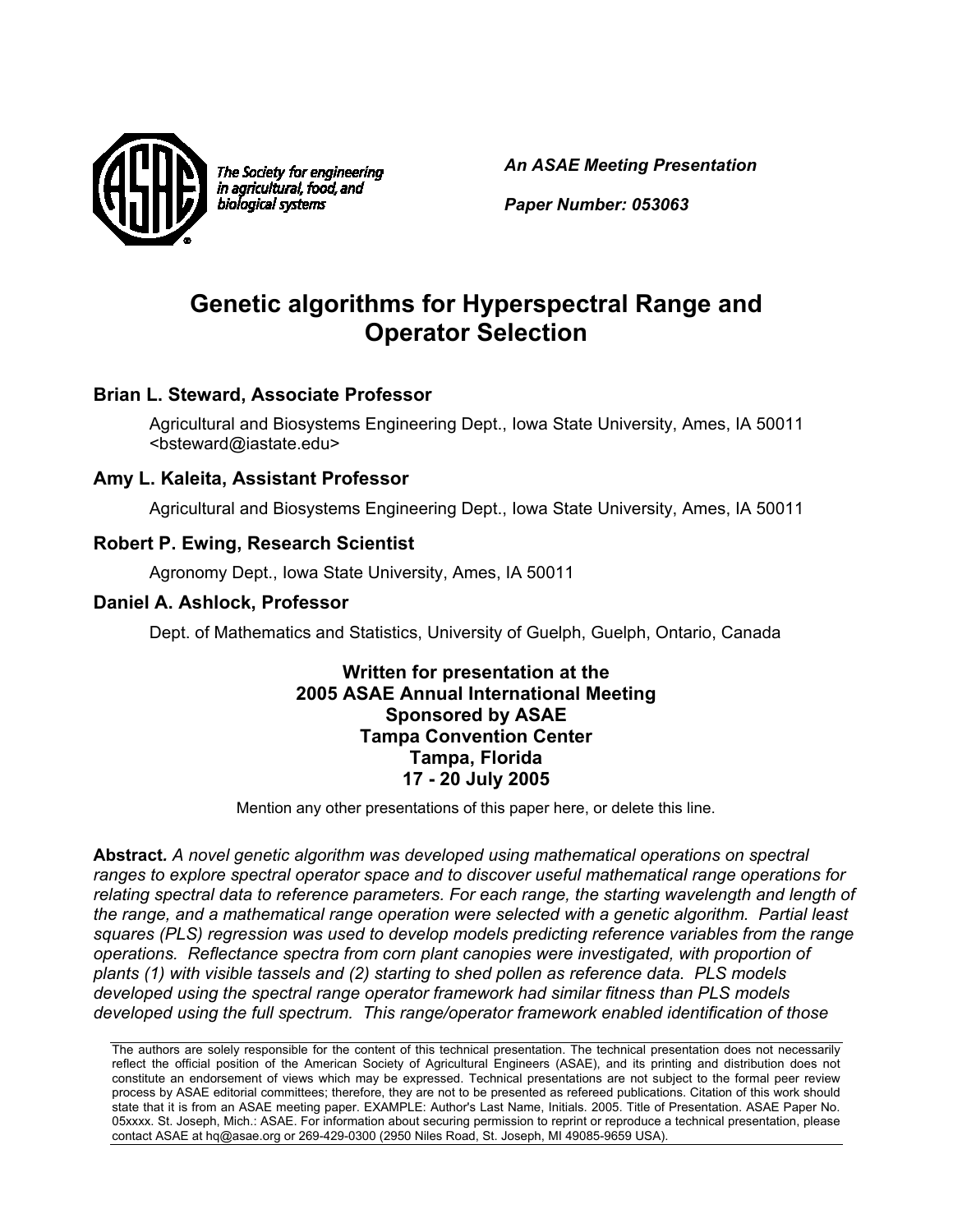*spectral ranges with most predictive capability and which mathematical operators were most effective in using that predictive capability. Detection of operator locality may have utility in sensor and algorithm design and in developing breeding stock for other algorithms.* 

**Keywords.** hyperspectral analysis, remote sensing, spectroscopy, corn development, evolutionary computation

The authors are solely responsible for the content of this technical presentation. The technical presentation does not necessarily reflect the official position of the American Society of Agricultural Engineers (ASAE), and its printing and distribution does not constitute an endorsement of views which may be expressed. Technical presentations are not subject to the formal peer review process by ASAE editorial committees; therefore, they are not to be presented as refereed publications. Citation of this work should state that it is from an ASAE meeting paper. EXAMPLE: Author's Last Name, Initials. 2005. Title of Presentation. ASAE Paper No. 05xxxx. St. Joseph, Mich.: ASAE. For information about securing permission to reprint or reproduce a technical presentation, please contact ASAE at hq@asae.org or 269-429-0300 (2950 Niles Road, St. Joseph, MI 49085-9659 USA).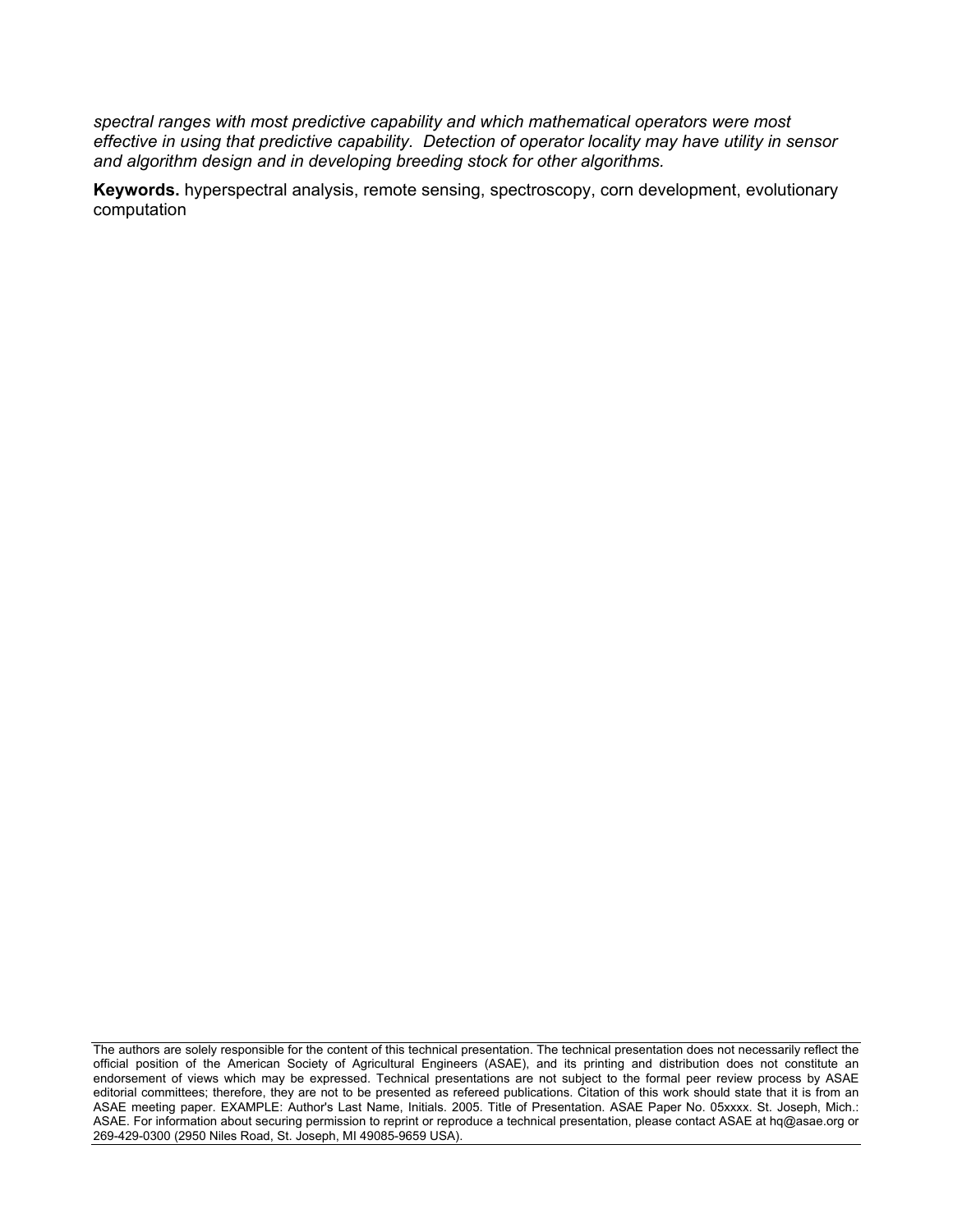### **Introduction**

The interest in hyperspectral or spectroscopic sensing for agricultural applications comes from the hope that the resulting high dimensional data will lead to new understanding that was not attainable using only broad spectral sensors. However, with the availability of high spectral resolution sensing technology comes the problem of how to extract meaningful relationships from such overwhelming quantities of data. One approach has been to use conventional linear methods such as principal component analysis (PCA) or partial least squares (PLS) to relate linear combinations of spectral bands to independent physical variables of interest. These "soft modeling" approaches are powerful, but they are limited because they (a) only apply linear relationships between spectral variables, (b) incorporate very little domain knowledge or physical first principles into the analysis (Martens and Martens, 2001), and (c) implicitly treat each channel as independent, rather than using information embedded in the structure of the spectrum.

A second approach, developed over years of remote sensing research and application, uses domain knowledge to calculate indices using simple mathematical operations consisting of ratios, differences, and sums such as the Normalized Difference Vegetation Index (NDVI; Rouse et al., 1973). Such an approach necessarily grew out of a period when only multispectral data – fewer than ten wavebands – were available, making tractable the process of experts finding waveband/operator combinations that were closely related to physical parameters of interest. However, with increasing numbers of spectral variables, the number of possible combinations grows rapidly, making impractical the use of trial-and-error by experts to find waveband/operator combinations that relate to a property or process of interest.

Evolutionary computation, and specifically the subset called genetic algorithms, are adaptive search methods that deal powerfully with difficult search problems without getting stuck in local extremes in the search space (Goldberg, 1989). Using a genetic model, search parameters are coded at random in a data structure called a chromosome. At each generation, each individual in a population is evaluated for fitness. Individuals with better fitness are selected for the next generation through crossover and mutation.

Evolutionary computation has rarely been used in spectral analysis for agricultural applications. Tang et al. (2000) used a genetic algorithm (GA) to identify a region in color space for vegetation segmentation in field images. Rauss et al. (2000) used genetic programming (GP) to develop a classification algorithm for an image with 28 spectral bands. Burman (1997, 1999) used evolutionary computation methods to perform automatic object detection and recognition in hyperspectral images. Yao and Tian (2003) used a GA to select hyperspectral bands to include in a principal components transformation for information extraction.

The few studies that have used evolutionary computation in spectral analysis have focused on linear combinations of the original data. In remote sensing, however, domain knowledge indicates that significant information can be gleaned by utilizing the data's spectral relationships. Numerous studies have addressed the utility of derivative approaches to remote sensing data analysis (Demetriades-Shah et al., 1990; Clevers et al., 2002). But to our knowledge, no studies to date have used evolutionary computation on spectral range operators such as slope or curvature.

The objective of this research was to use genetic algorithms to search the space of spectral ranges and operations to find the spectral regions with the most relatedness to the reference variable and determine the utility of range operators in hyperspectral data analysis.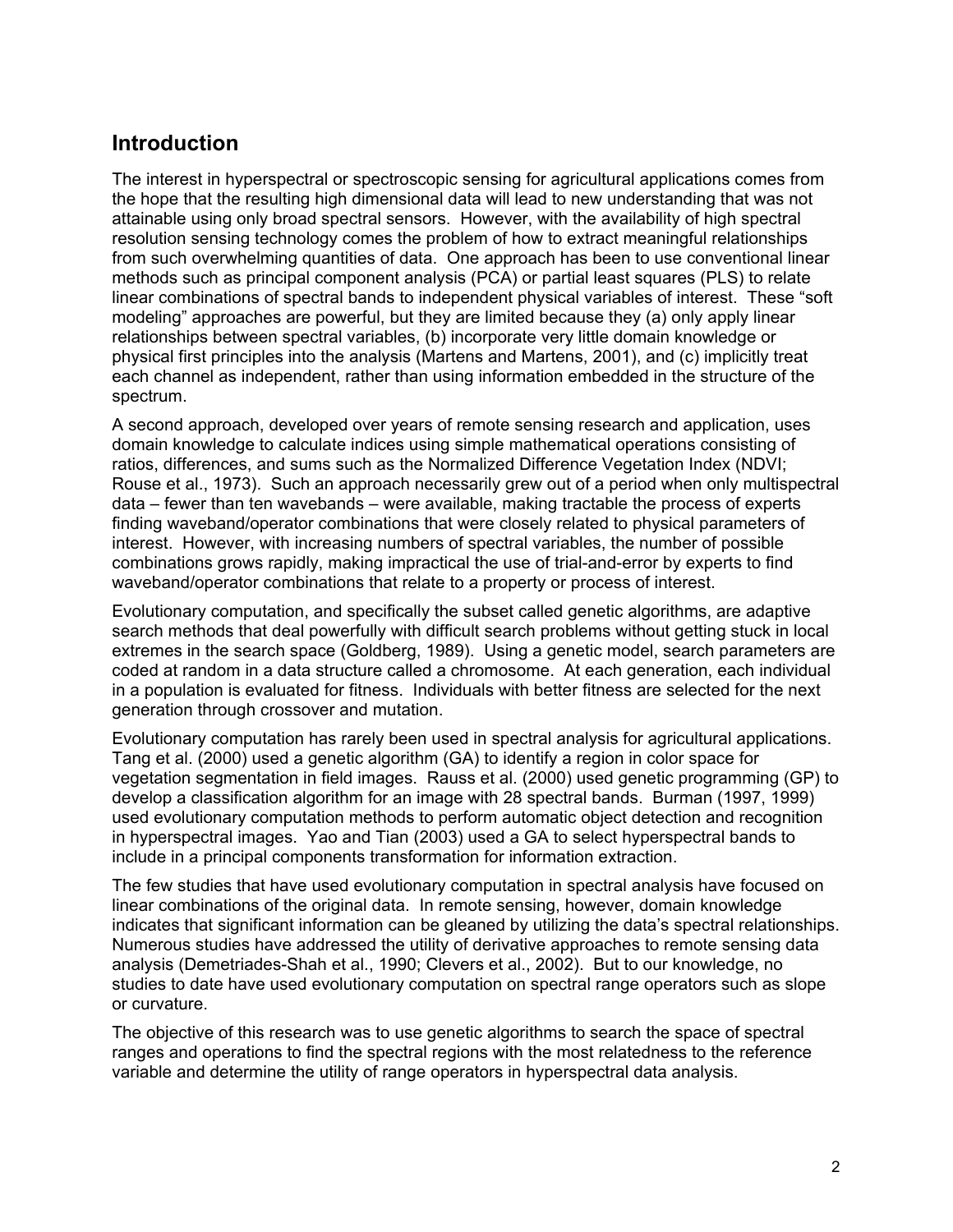## **Materials**

The data set used for this work consisted of visible and near infrared (NIR) reflectance spectra from corn canopies. This data was collected in support of research to predict corn pollination several days in advance.

The corn observed in this study was grown at Iowa State University's Bruner Farm (42° 0.6' N., 93° 44.2' W.) during the 2003 growing season. Half of the field was planted with the cultivar Asgrow 740, the rest with Dekalb 611. Plots measured (6.1 x 12.2 m), and were replicated in three blocks. Each cultivar had three treatments: control, 50% detasseled, and 100% detasseled, with detasseling being done manually between the visible tassel and initial pollen shed growth stages. Five control areas were established within each plot, with each control area measuring approximately 2 m by 2 m and containing between one to seven plants, with three or four being the most common. During the tasseling and pollen shed period (late July and early August), plots were scouted repeatedly to determine fraction of tasseled plants within each control area that had reached the visible tassel (VT) or initial pollen shed (IPS) growth stage.

Visible and near infrared (NIR) reflectance spectra of these same control areas were recorded periodically during the same period with an ASD FieldSpec spectrophotometer (Advanced Spectral Devices, Boulder, CO). The downward looking sensor was mounted on a boom at a distance of 2 m above the canopy. An initial calibration using a Spectralon<sup>TM</sup> panel was performed, and an upward looking sensor measured ambient light so that relative canopy reflectance could be calculated. The FieldSpec collected 751 spectral variables at 1 nm intervals across a spectral range from 325 nm to 1075 nm. In order to reduce sampling noise, 25 instantaneous spectra were averaged into one spectrum per sample. After initial inspection of the spectra, the range was truncated to 397 nm to 902 nm (505 variables). Reflectance data were transformed to absorbance using the  $1/log_{10}$  transform. In order to conserve computational time, the spectra were downsampled to include one out of every four wavelengths, for a total of 127 bands.

A total of 622 spectra and corresponding reference data (VT and IPS) were collected. Preliminary data analysis revealed little or no difference in reflectance spectra from the two cultivars. Thus, the analysis presented here used aggregated data from both cultivars. A potential limitation of this data set is that because of the relatively small number of plants in each control area, the reference variables have a limited number of discrete values; there are 15 unique values of VT from 0 to 1, and 17 unique values of IPS from 0 to 1.

## **Methods**

When creating an evolutionary computation system for solving a given problem the choice of representation or problem encoding is critical. Direct encodings store explicit solutions in the populations of data structures being evolved. An indirect encoding suggests how to solve the problem without explicitly giving the solution. The representation used in this study is an indirect encoding. Rather than giving an explicit model for a given set of hyperspectral data, it selects a set of features which are the output of range operations to be passed to the PLS software. The PLS software uses that set of features to build the model.

In general, direct encodings are easier to design, implement, and control. Indirect encodings, in contrast, can leverage the power of other algorithms. A direct encoding is natural when nothing is known about the problem. The more specialized knowledge a researcher has available, the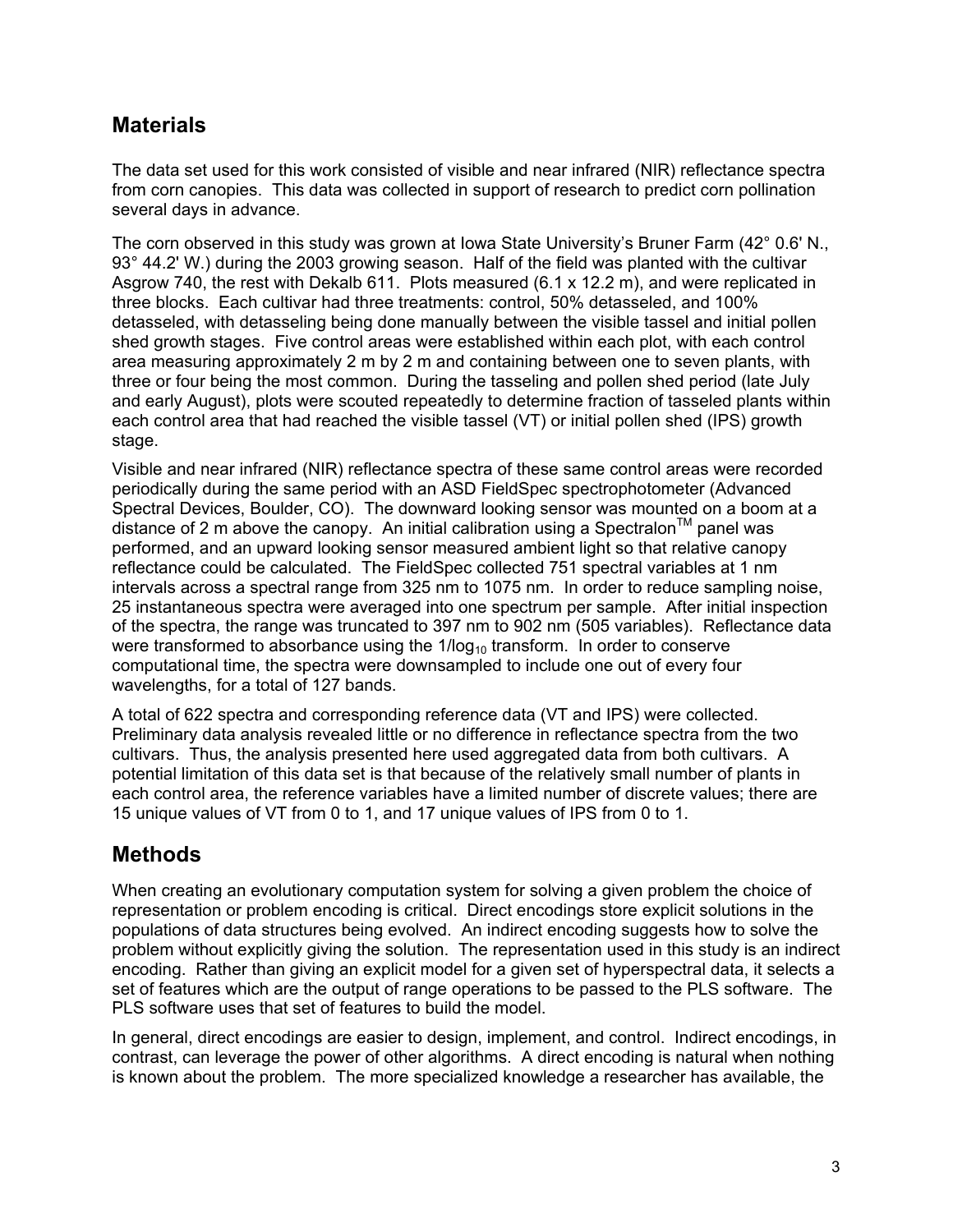more likely that an indirect encoding will be superior. Using indirect coding, specialized knowledge can be built into the algorithms used to construct the problem solution from the data.

The range operators used in this system exploit the mutual information of ranges of spectral frequencies as well as serving to compensate for noise in the data. If there is a particular spectral region that is relevant to detecting corn pollination then the particular data collection hardware, the weather and illumination on the day the data were taken, and even the particular strain of corn may perturb the data. By basing our model on abstractions of spectral data ranges we have potential for more robust modeling.

The notion of critical spectral ranges leads to another feature of this encoding that is useful. By plotting which range abstractions land in which parts of the target's spectrum, we can learn which frequency ranges are most information-rich with respect to which operators. This in turn permits the direct design of better models or more effective initialization of populations of evolvable models.

This range/operator enabled genetic algorithm (ROE-GA) was developed in Matlab script (The Mathworks, Natick, MA) to search the space of possible ranges and several basic mathematical operators on the range. Features extracted in the form of the multiple range operators were used as inputs into PLS which was used to calibrate a model for predicting associated reference variables (Figure 1). Cross validation was performed, using the standard error of cross validation (SECV) as the fitness for the GA. Multivariate analysis algorithms in PLS Toolbox (Eigenvector Research, Manson, WA) were used.

### **GA components and Operators**

*Chromosome:* Chromosomes were composed of genes that described spectral range operators. Each gene consisted of three numbers representing (a) the spectral starting point *S*, (b) the length *L* of the range, with a maximum length of 100 bands, and (c) a code *O* for the operator; for convenience we refer to an individual gene as a *SLO*. The number of ranges used in the analysis was set at 25 which was arrived at through experimentation.

Five simple range operators were used: maximum, minimum, median, slope (determined from linear regression of fit to the spectral data over the range defined by *S* and *L*), and curvature (determined from a second-order polynomial fit to the spectral data over the range). A sixth operator was also used which returned a value of zero for that *SLO*, effectively turning it off. Individuals with more zero operators were rewarded in order to minimize ranges that added little contribution to the model.

We initially experimented with other operators including mean and variance, but discarded them because they were infrequently selected compared to other operators. Furthermore, in the case of the mean operator, there was likely some amount of content duplication when using mean in addition to median.

**Population size:** Goldberg's rule of thumb (1989) suggests a population equal to the length of the chromosome. For this corn canopy data, we used a population of 256 individuals, somewhat less than the chromosome length (~275 bits), but yielding a manageable 1 to 2 minute runtime per generation on the Matlab platform.

**Selection and crossover:** The population was ranked by fitness value. Absolute fitness replacement was implemented by sorting the population by fitness and discarding the less fit half of the population. The upper half was then replicated to form a new lower half, and children were formed using double point crossover.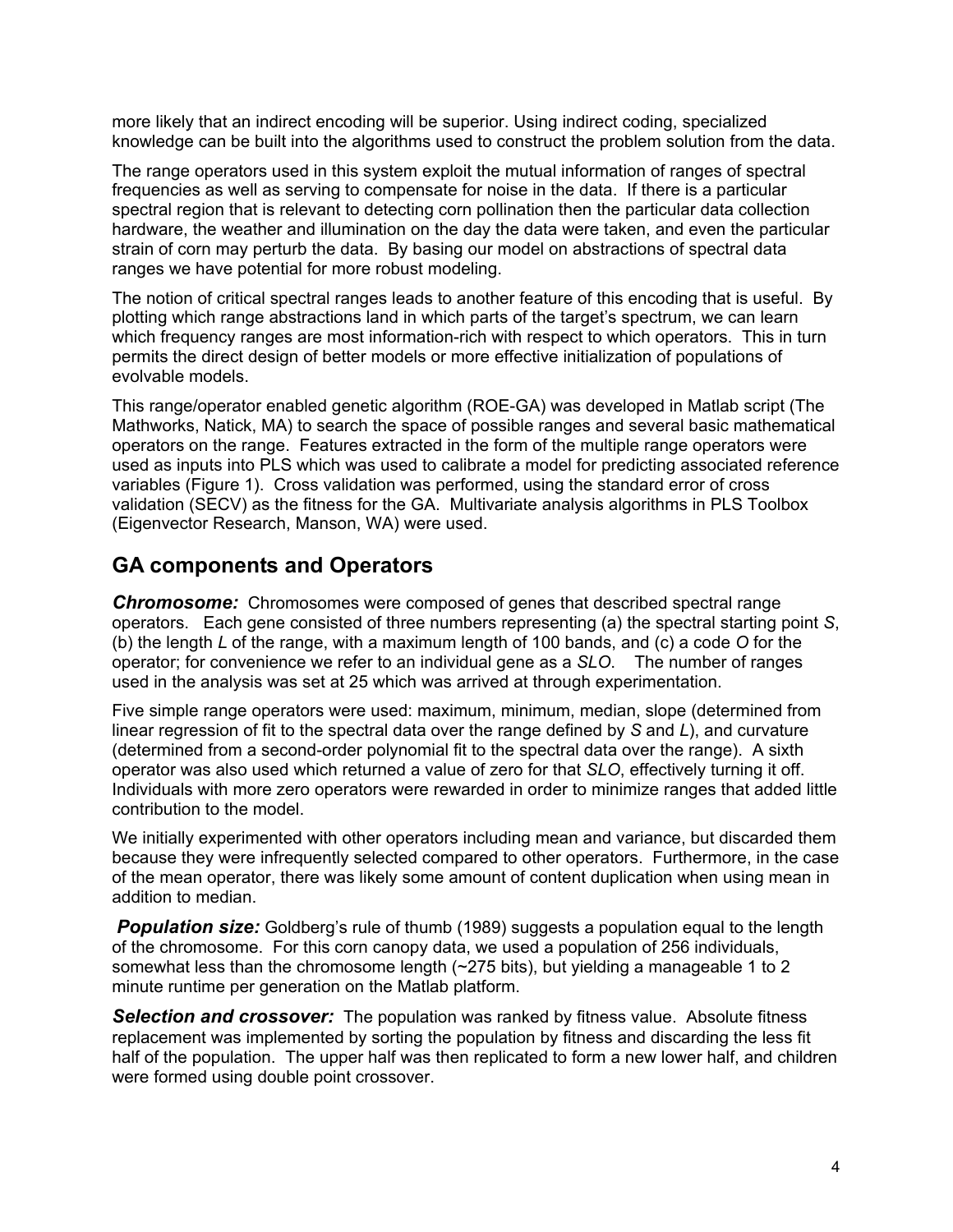*Mutation:* At each generation, the population of 256 individuals was sorted by fitness, and the less fit half of the population was discarded. The upper half was then replicated to form a new lower half, and children were generated using two-point crossover. Each child was selected for mutation. The mutation rate (the number of genes per individual that can mutate) was variable, starting with a very high mutation rate and then linearly approaching a low mutation rate near the end. When a *SLO* was mutated, either the starting point *S*, length *L*, or operator *O* was mutated. Mutations for *S* and *L* were limited to changes of 10-band intervals. Mutation of *O* was conversion to one of the operators selected at random.

*Fitness:* The fitness for an individual was the SECV associated with that individual calculated through a PLS cross-validation procedure (PLS Toolbox, Eigenvalue Research). The ROE-GA stopped when either 300 generations had passed or more than one half of the population contained duplicate individuals. Analysis was replicated five times using five different starting populations. Cross validation was accomplished using random segment selection in which the data was divided into five segments. Each segment was predicted using a calibration model calculated from the remaining four segments. This five segment cross-validation was repeated ten times. Model performance was measured using standard error of cross validation (SECV). The minimum SECV across full spectral models with 1 to 20 latent variables was used as a measure of model performance.

## **Analysis**

The dataset was divided into calibration and prediction datasets consisting of three-quarters and one-quarter of the spectra, respectively. The ROE-GA method was applied to the calibration set resulting in ending populations of spectral range operators. The individual resulting from the ROE-GA method with the highest fitness was applied to the spectra in the calibration dataset and PLS was used to develop calibration models for both reference data using the spectral range features. The spectra of the prediction dataset were then applied to these models to predict the reference values. Predicted reference data was compared with measured data and model performance measures,  $R^2$  and standard error of prediction (SEP) were calculated.

In addition, calibration models were developed using PLS directly operating on the downsampled (by four times) spectral data with standard normal variate preprocessing. Cross validation was accomplished using random segment selection in which the data was divided into five segments. Each segment was predicted using calibration models calculated from the remaining four segments. This five segment cross-validation was repeated ten times. Model performance was measured using root-mean-squared error of cross validation (SECV). Typically, SECV decreased with increasing numbers of latent variable being added to the model until a minimum value was reached; then additional latent variables led to overfitting with SECV increases. For each of the full spectral data models, the minimum SECV was used as a measure of model performance. Similarly, the prediction data was applied to these models. Predicted reference data was compared with measured data and model performance measures were calculated.

Use of the ROE-GA approach allows us to analyze the portions of the spectral shape that may contain relevant information. The five fittest individuals from the each of the five replications were selected. Those range operations which were used by 15 or more of these top 25 individuals were found. These selected range operations were mapped onto the mean reflectance spectrum to determine which spectral features were being selected by the ROE-GA method. In addition, the VT and IPS data were divided into three classes based on their value. Data values less than 20% where placed in the first class; data values between 20% and 80% were placed in the second class; and data values greater than 80% were placed in the third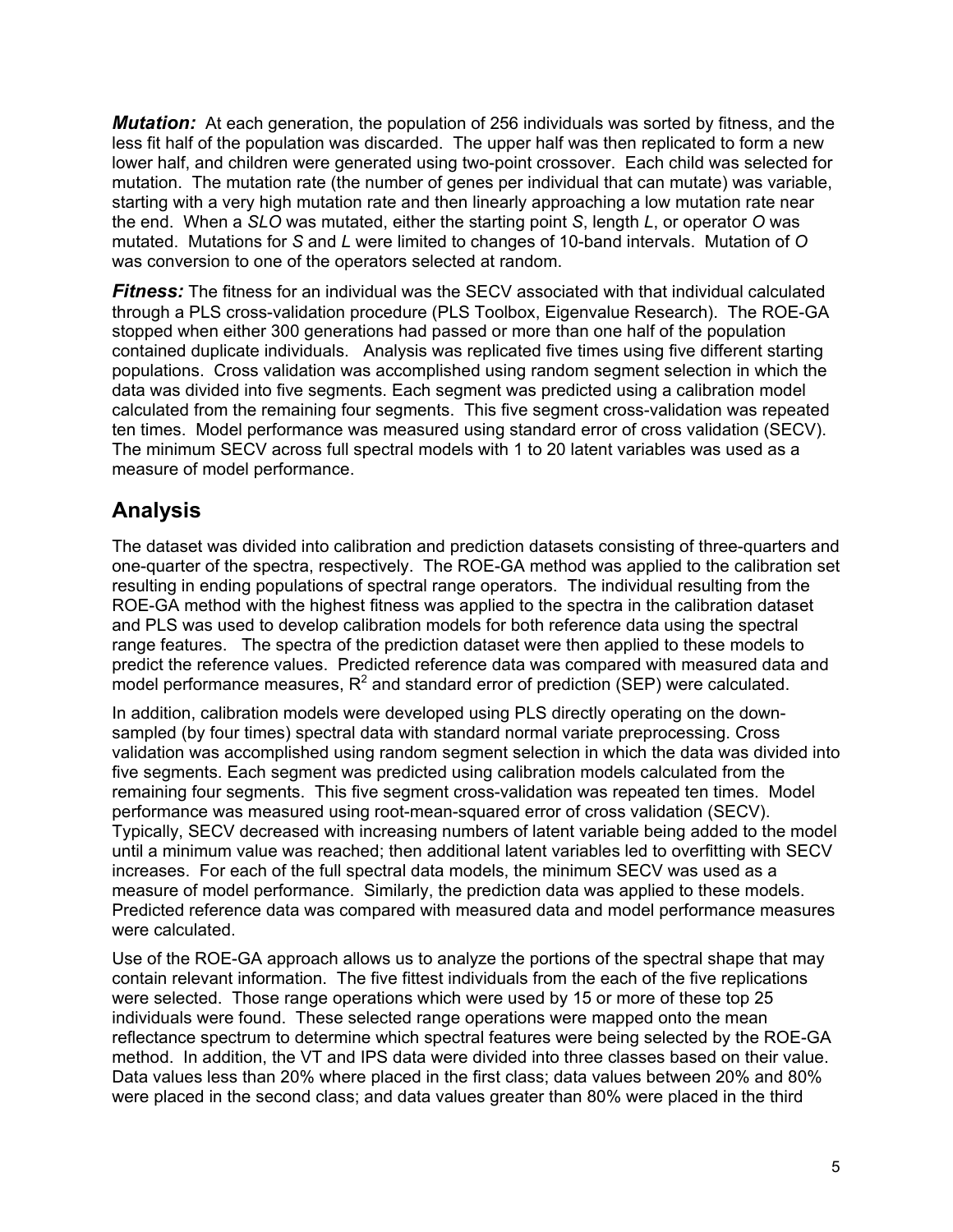class. These class thresholds were chosen based on the salient stage of tassel development (Westgate et al., 2003). Normalized mean reflectance spectra for each of these classes were calculated to find differences in the spectra across plant development.

## **Results**

The overall prediction performance of the two methods were similar. In each case, PLS analysis gave models with a good fit to the reference data. The coefficient of determination, *R<sup>2</sup>* was of 0.85 and 0.80 for VT and IPS, respectively. The SECV of the models were 0.19 and 0.15, and on the prediction set, SEP were 0.14 and 0.16 for VT and IPS, respectively. The coefficients of the PLS models did not show any consistent pattern across the spectrum (fig. 2). In comparison, the PLS models developed using the range operator features from the most fit individuals from five populations had an SEPs of 0.133 for VT and 0.175 for IPS and  $R^2$  of 0.87 and 0.76 respectively.

The more salient aspect of the ROE-GA was observed after the most common spectral ranges were found from the five final populations. For the VT models, 12 dominant spectral range operations were found in 15 or more models out the top 25 (Table 1). For the IPS models, 10 dominant spectral range operations were found (Table 2). The proportion of operator types were different for the two reference data sets. For the VT models, 71% of the popular *SLO*s used slope or curvature operators, whereas for IPS, only 30% of the popular *SLO*s were slope or curvature operators, and the 60 percent of the SLOs used the median operator.

More particularly, the dominant SLOs tended to select regions of the reflectance spectrum where domain experts would expect changes to occur during this time of plant development. For example, several of the SLOs were near or including the green peak of the reflectance curve. Similarly, several SLOs included changes associated with the red edge or the near infrared plateau. Even more interestingly, the algorithm identified a small peak centered at approximately 610 nm. The reflectance changes at this location were not identified initially until the ROE-GA algorithm selected them. However, these changes across development were then also observed in the normalized class spectra (fig. 3 and 4). These results were similar to the changes in reflectance reported by Vina et al. (2004).

## **Conclusions**

This work shows that a collection of a few simple range operators are sufficient to discover useful feature sets. When those features are used to develop PLS models, the models exhibit performance in cross-validation similar to that of full spectrum models. Another useful outcome is the association of particular operators with spectral ranges, which may prove useful in understanding how spectral ranges are associated with reference variables of interest.

While we have applied this representation to a hyperspectral modeling problem, the technique has far broader potential application. Any problem involving large noisy data sets that need to be modeled could conceivably benefit from the techniques used here. The steps are as follows:

Choose a collection of range selection and abstraction operators. There must be some encoding method indicating the where the boundaries associated with the range and what operation should be applied to the range. While in this work the data range along a spectral axis, the technique is not limited to data along one axis. Data with spatial attributes, such as images or georeferenced data, could also be treated by the technique but with ranges now being regions of interest.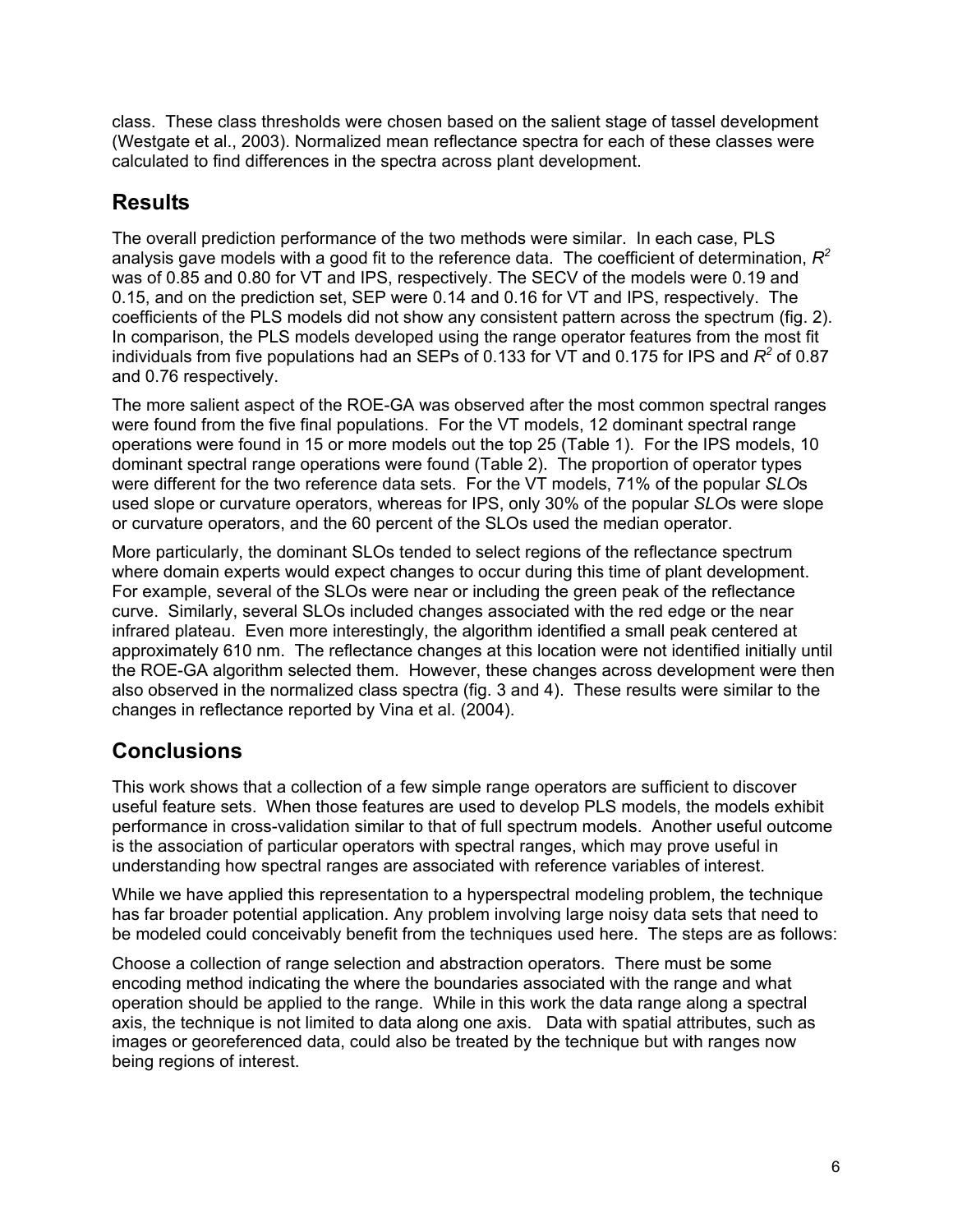Choose a modeling technique, such as PLS, principal components regression, or multiple-linear regression to generate a calibration or classification model for the reference variables in terms of the range operator-extracted features. Some measure of model performance must be calculated.

Evolve collections of range abstractions with model quality as a fitness function. The association of operators with spectral ranges may be useful in initializing subsequent evolutionary runs with those associated already embedded. Such expert initialization may enhance performance.

### **Acknowledgements**

This research of the Iowa Agriculture and Home Economics Experiment Station, Ames, Iowa, Project No. 3612, was supported by Hatch Act and State of Iowa funds. This research was also supported in part by the Iowa State University Special Research Initiation Grant Program and the Iowa Space Grant Consortium. Special thanks to M. E. Westgate, J. L. Hatfield, and the National Soil Tilth Laboratory for the corn canopy reflectance data and the ISU Grain Quality Laboratory for the corn kernel transmittance data.

### **References**

- Burman, J. A., 1997, Non-literal pattern recognition method for hyperspectral imagery exploitation using evolutionary computing methods, *In Imaging spectrometry III, SPIE Proceedings,* Vol. 3118,250-261, Bellingham, WA.: SPIE.
- Burman, J. A., 1999, Hybrid pattern recognition method using evolutionary computing techniques applied to the exploitation of hyperspectral imagery and medical spectral data, *In Image and signal processing for remote sensing V*: *SPIE proceedings*, Vol. 3781, 348-357, Bellingham, WA: SPIE.
- Clevers, J. G., S. M. De Jong, G. F. Epema, F. D. Van Der Meer, W. H. Bakker, A. K. Skidmore, and K. H. Scholte, 2002, Derivation of the red edge index using the MERIS standard band setting, *International Journal of Remote Sensing* 23: 3169-3184.
- Demetriades-Shah, T. H., M. D. Steven, and J. A. Clark, 1990, High resolution derivative spectra in remote sensing, *Remote Sensing of Environment* 33: 55-64.
- Goldberg, D. E., 1989, Sizing populations for serial and parallel genetic algorithms. In *Proc. 3rd Int. Conference on Genetic Algorithms*, 70-79, San Mateo, Calif: Morgan Kaufman.

Martens, H. and M. Martens, 2001, *Multivariate Analysis of Quality*, New York : John Wiley.

- Rauss, P. J., J. M. Daida, and S. Chaudhary, 2000, Classification of spectral imagery using genetic programming, *Proc. of the Genetic and Evolutionary Computation Conference,* Las Vegas, NV, July 10-12, San Francisco: Morgan Kaufmann Publishers.
- Rouse, J. W., R. H. Haas, J. A. Schell, and D. W. Deering, 1973, Monitoring vegetation systems in the Great Plains with ERTS, *Proceedings, 3rd ERTS Symposium*, 1: 48-62.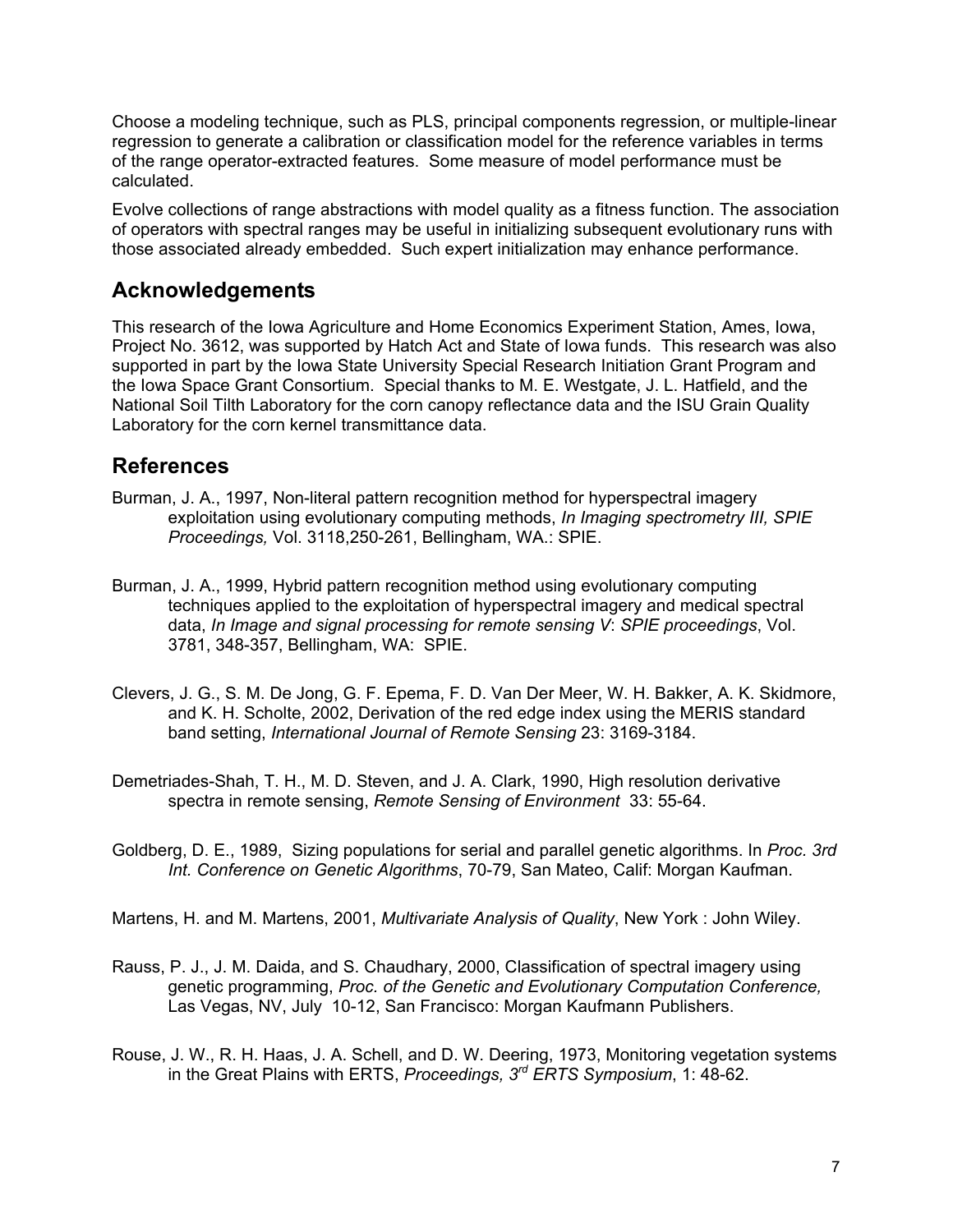- Tang, L., L. F. Tian, and B. L. Steward, 2000, Color image segmentation with genetic algorithm for in-field weed sensing, *Transactions of the ASAE* 43: 1019-1027.
- Vina, A., A. A. Gitelson, D. C. Rundquist, G. Keydan, B. Leavitt, and J. Schepers. 2004. Monitoring maize (Zea mays L.) phenology with remote sensing. *Agronomy Journal* 96: 1139-1147.
- Westgate, M.E., J. Lizaso, and W.D. Batchelor, 2003. Quantitative relationships between pollen shed density and grain yield in maize. *Crop Sci.*, 43: 934-942.
- Yao, H. and Tian, L., 2003, "A genetic algorithm-based selective principal component analysis (ga-spca) method for high dimensional data feature extraction." *IEEE Transactions on Geoscience and Remote Sensing,* Vol. 41, pp. 1469 -1478.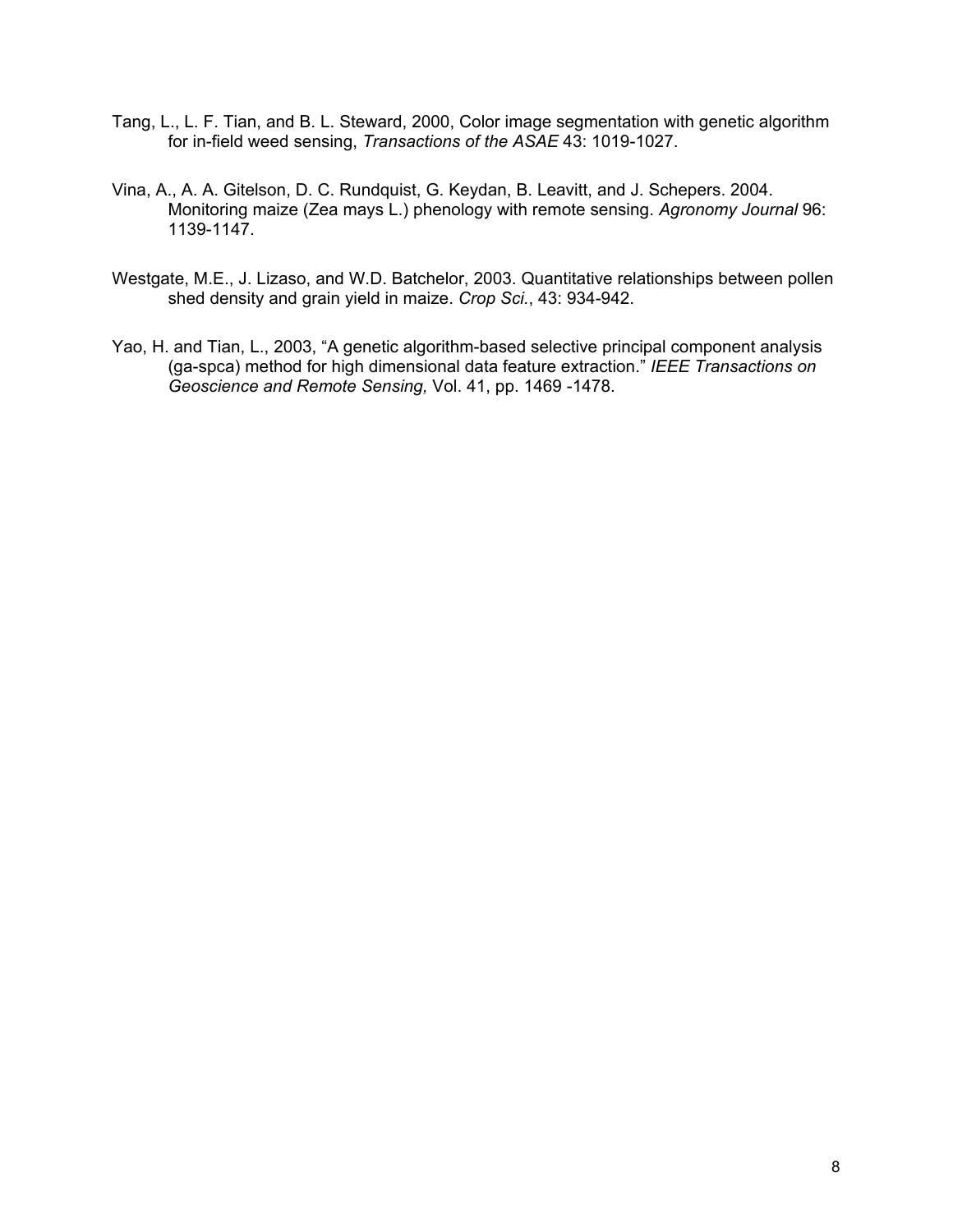Table 1. Regions identified as influential for VT prediction by the ROEGA. Only those SLOs which were used by 15 or more of the top 5 models from 5 populations are presented. Operator O, spectral range determined by S and L, and feature of the vegetation spectrum in that region are listed.

| Operator       | Range (nm)  | No. uses | <b>Spectral Feature</b>                      |
|----------------|-------------|----------|----------------------------------------------|
| <b>Minimum</b> | $633 - 673$ | 20       | Beginning of red edge                        |
| Median         | $593 - 633$ | 15       | Small yellow peak                            |
|                | $713 - 833$ | 15       | Red edge                                     |
|                | $873 - 901$ | 25       | Far edge of spectra                          |
| Slope          | $433 - 513$ | 15       | Up to green peak                             |
|                | $753 - 901$ | 15       | Entire NIR plateau                           |
|                | $873 - 901$ | 20       | Far edge of spectra                          |
| Curvature      | $513 - 593$ | 15       | Green peak                                   |
|                | $633 - 673$ | 15       | Between the yellow peak and the red edge     |
|                | $593 - 713$ | 20       | Green peak to beginning half of red edge     |
|                | $753 - 793$ | 25       | End of red edge and beginning of NIR plateau |
|                | $873 - 901$ | 20       | Far edge of spectra                          |

Table 2. Regions identified as influential for IPS prediction by the ROEGA. Only those *SLO*s which were used by 15 or more of the top 5 models from 5 populations are presented. Operator *O*, spectral range determined by *S* and *L*, and feature of the vegetation spectrum in that region are listed.

| Operator  | Range (nm)  | No. uses | <b>Spectral Feature</b>                                    |
|-----------|-------------|----------|------------------------------------------------------------|
| Maximum   | 901         | 15       | Last band in spectra                                       |
| Median    | $473 - 713$ | 15       | Wide band from green peak through beginning<br>of red edge |
|           | $513 - 593$ | 15       | Green peak                                                 |
|           | $593 - 713$ | 21       | Wide area around small yellow peak                         |
|           | $593 - 633$ | 25       | Small yellow peak                                          |
|           | $673 - 873$ | 17       | Red edge through NIR plateau                               |
|           | $793 - 833$ | 15       | Within NIR plateau                                         |
| Slope     | $553 - 593$ | 25       | Downslope of green peak before the small<br>yellow peak    |
|           | $833 - 901$ | 20       | Far end of NIR plateau                                     |
| Curvature | $753 - 793$ | 20       | End of red edge and beginning of NIR plateau               |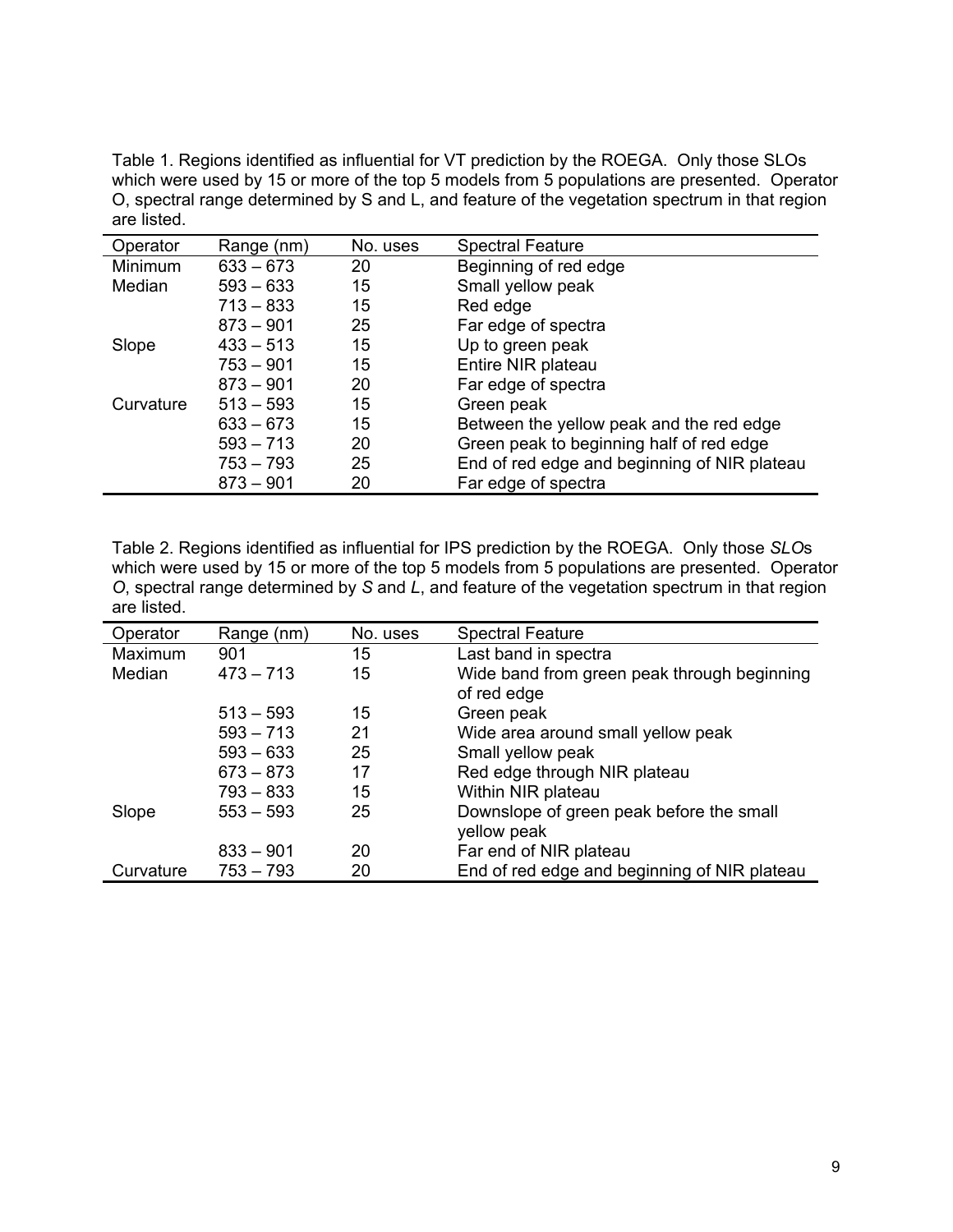

Figure 1. Diagram of range operator enabled genetic algorithm methodology.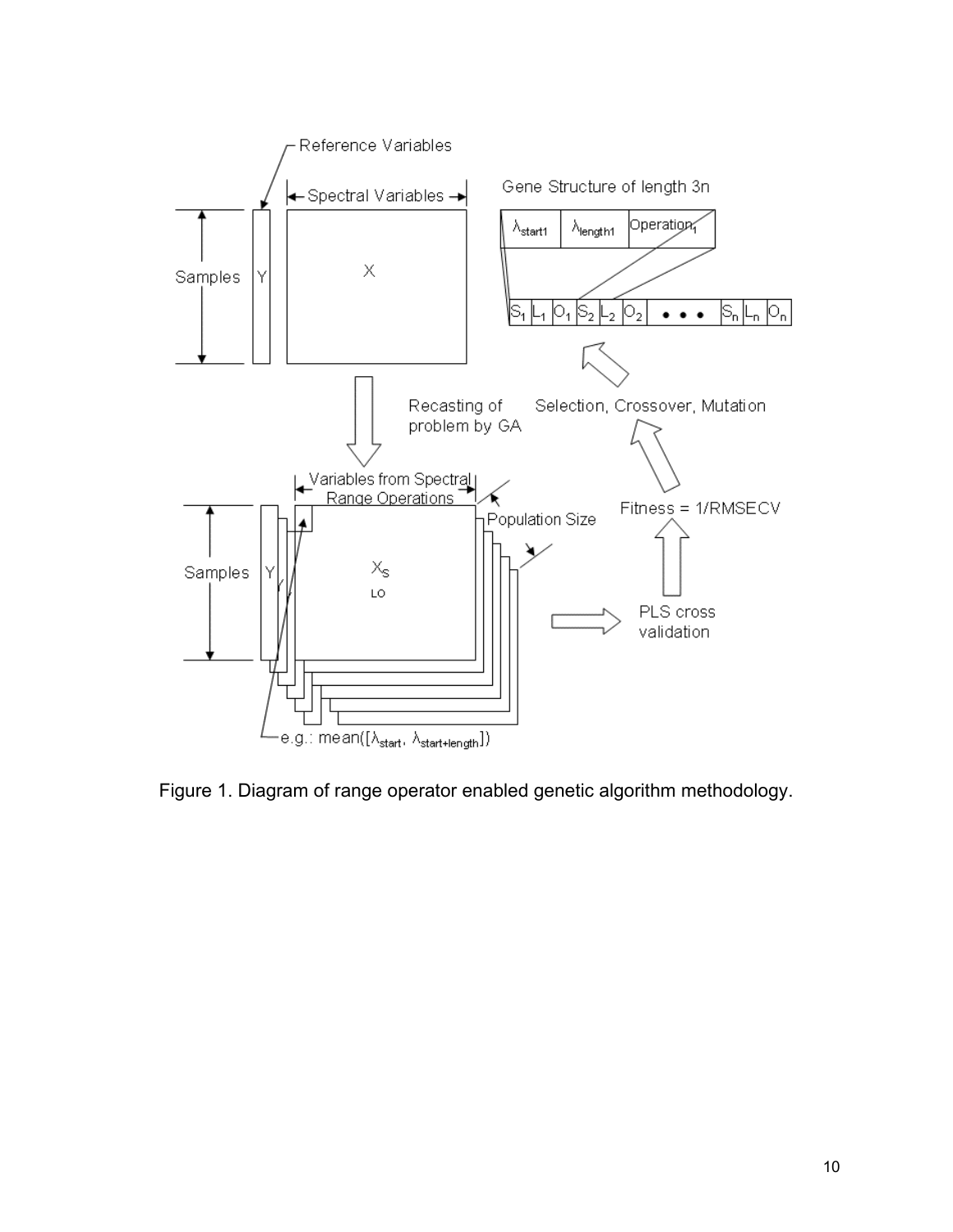

Figure 2. PLS coefficients for models of VT and IPS. The shape of an average reflectance spectrum is shown for reference.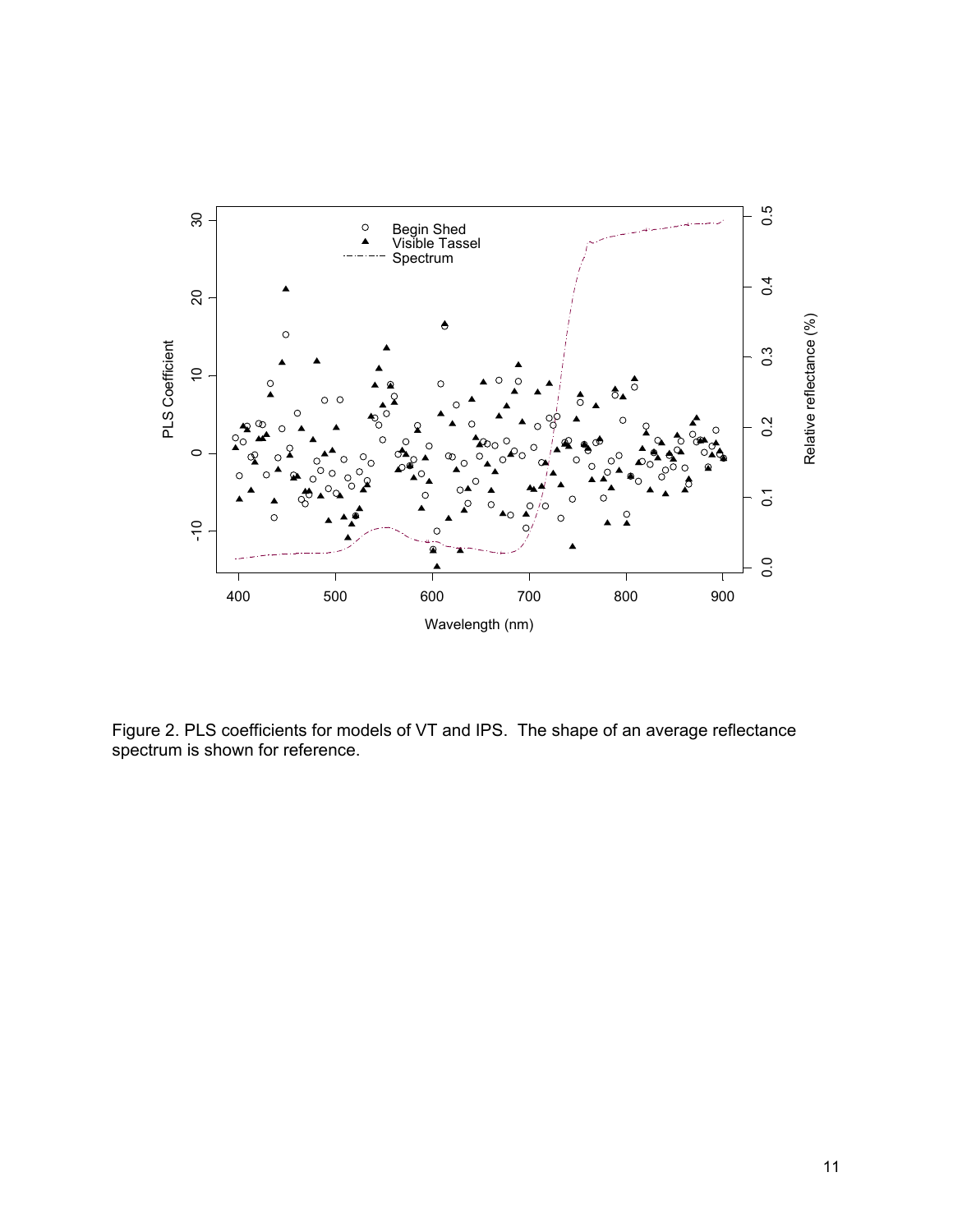

Figure 3. Mean normalized reflectance spectra for each of the three classes of VT: VT less than 20% (Class 1), VT between 20% and 80% (Class 2), and VT greater than 80% (Class 3). Spectra were normalized by the average of the three classes.